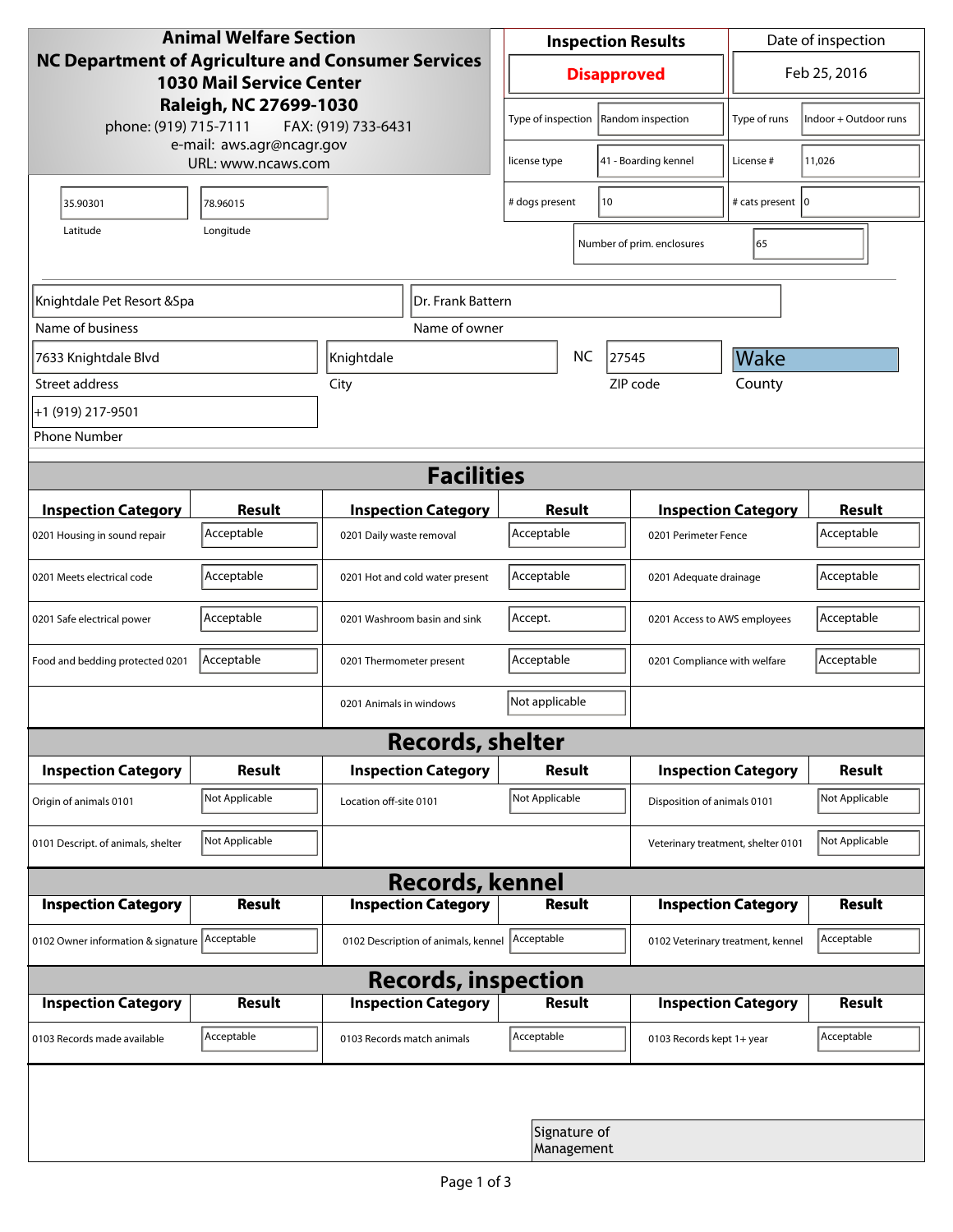| <b>Animal Welfare Section, NCDA&amp;CS</b>                  |                |                                    | <b>Inspection Results</b>  |                                     | Date of inspection |                |  |  |  |
|-------------------------------------------------------------|----------------|------------------------------------|----------------------------|-------------------------------------|--------------------|----------------|--|--|--|
| Inspection Report, continued                                |                |                                    | <b>Disapproved</b>         |                                     | Feb 25, 2016       |                |  |  |  |
|                                                             |                |                                    |                            |                                     |                    | <b>NC</b>      |  |  |  |
| Knightdale Pet Resort & Spa                                 |                | Dr. Frank Battern                  | Knightdale                 |                                     |                    |                |  |  |  |
| <b>Indoor facilities</b>                                    |                |                                    |                            |                                     |                    |                |  |  |  |
| <b>Inspection Category</b>                                  | Result         | <b>Inspection Category</b>         | Result                     | <b>Inspection Category</b>          |                    | <b>Result</b>  |  |  |  |
| 0202 Ambient temperature, indoor                            | Acceptable     | 0202 Ventilation, indoor           | Acceptable                 | Acceptable<br>0202 Lighting, indoor |                    |                |  |  |  |
| 0202 Imperv./Sanitary surf., indoor                         | Acceptable     | 0202 Drainage, indoor              | Acceptable                 |                                     |                    |                |  |  |  |
| <b>Outdoor facilities</b>                                   |                |                                    |                            |                                     |                    |                |  |  |  |
| <b>Inspection Category</b>                                  | <b>Result</b>  | <b>Inspection Category</b>         | Result                     | <b>Inspection Category</b>          |                    | <b>Result</b>  |  |  |  |
| 0203 Impervious surfaces, outdoor                           | Not Applicable | 0203 Housing, 1 per animal         | Not Applicable             | 0203 Protection from elements       |                    | Not Applicable |  |  |  |
| 0203 Owner advised, outdoor                                 | Not Applicable | 0203 Drainage, outdoor             | Not Applicable             |                                     |                    |                |  |  |  |
| <b>Primary enclosures</b>                                   |                |                                    |                            |                                     |                    |                |  |  |  |
| <b>Inspection Category</b>                                  | Result         | <b>Inspection Category</b>         | Result                     | <b>Inspection Category</b>          |                    | <b>Result</b>  |  |  |  |
| 0204 Drainage prev. cross contam.                           | Acceptable     | 0204 Fence height >= 5 feet        | Acceptable                 | 0204 1:10 ratio, person: human      |                    | Acceptable     |  |  |  |
| 0204 Surf. impervious to moisture                           | Acceptable     | 0204 Enclosure is escape proof     | Acceptable                 | 0204 Cats, $>=$ 4 sq. ft. / adult   |                    | Acceptable     |  |  |  |
| 0204 Prevent contact with wood                              | Acceptable     | 0204 Solid resting surface         | Acceptable                 | 0204 Cats, $<= 12$ / enclosure      |                    | Acceptable     |  |  |  |
| 0204 Enclosures in sound repair                             | Acceptable     | 0204 Cats, raised resting surface  | Acceptable                 | 0204 Cats, 1 litter pan / 3 adults  |                    | Acceptable     |  |  |  |
| 0204 Size of enclosure                                      | Acceptable     | 0204 Dogs, supervision if > 4      | Acceptable                 |                                     |                    |                |  |  |  |
| Feeding                                                     |                |                                    |                            |                                     |                    |                |  |  |  |
| <b>Inspection Category</b>                                  | <b>Result</b>  | <b>Inspection Category</b>         | <b>Result</b>              | <b>Inspection Category</b>          |                    | <b>Result</b>  |  |  |  |
| 0205 Feeding, 1x / day, adult                               | Acceptable     | 0205 Feeding, 1 bowl / adult       | Acceptable                 | 0205 Feeding, commercial food       |                    | Acceptable     |  |  |  |
| 0205 Feeding, bowl in good repair                           | Acceptable     | 0205 Feeding, quality food         | Acceptable                 | 0205 Feeding, bowl is protected     |                    | Acceptable     |  |  |  |
| 0205 Feeding, 2x / day, young                               | Acceptable     |                                    |                            |                                     |                    |                |  |  |  |
| <b>Watering</b>                                             |                |                                    |                            |                                     |                    |                |  |  |  |
| <b>Inspection Category</b>                                  | <b>Result</b>  | <b>Inspection Category</b>         | <b>Result</b>              |                                     |                    |                |  |  |  |
| 0206 Watering, continuous access                            | Acceptable     | 0206 Watering, bowl in good repair | Acceptable                 |                                     |                    |                |  |  |  |
| <b>Sanitation/Employees/Classification &amp; Separation</b> |                |                                    |                            |                                     |                    |                |  |  |  |
| <b>Inspection Category</b>                                  | <b>Result</b>  | <b>Inspection Category</b>         | <b>Result</b>              | <b>Inspection Category</b>          |                    | <b>Result</b>  |  |  |  |
| 0207 Waste removal 2x / day                                 | Acceptable     | 0207 Grounds overgrown             | Acceptable                 | 0207 Young given social interact.   |                    | Not Applicable |  |  |  |
| 0207 Animals removed while clean                            | Acceptable     | 0207 Pest Control                  | Acceptable                 | 0207 Species separated              |                    | Acceptable     |  |  |  |
|                                                             |                |                                    | Signature of<br>Management |                                     |                    |                |  |  |  |